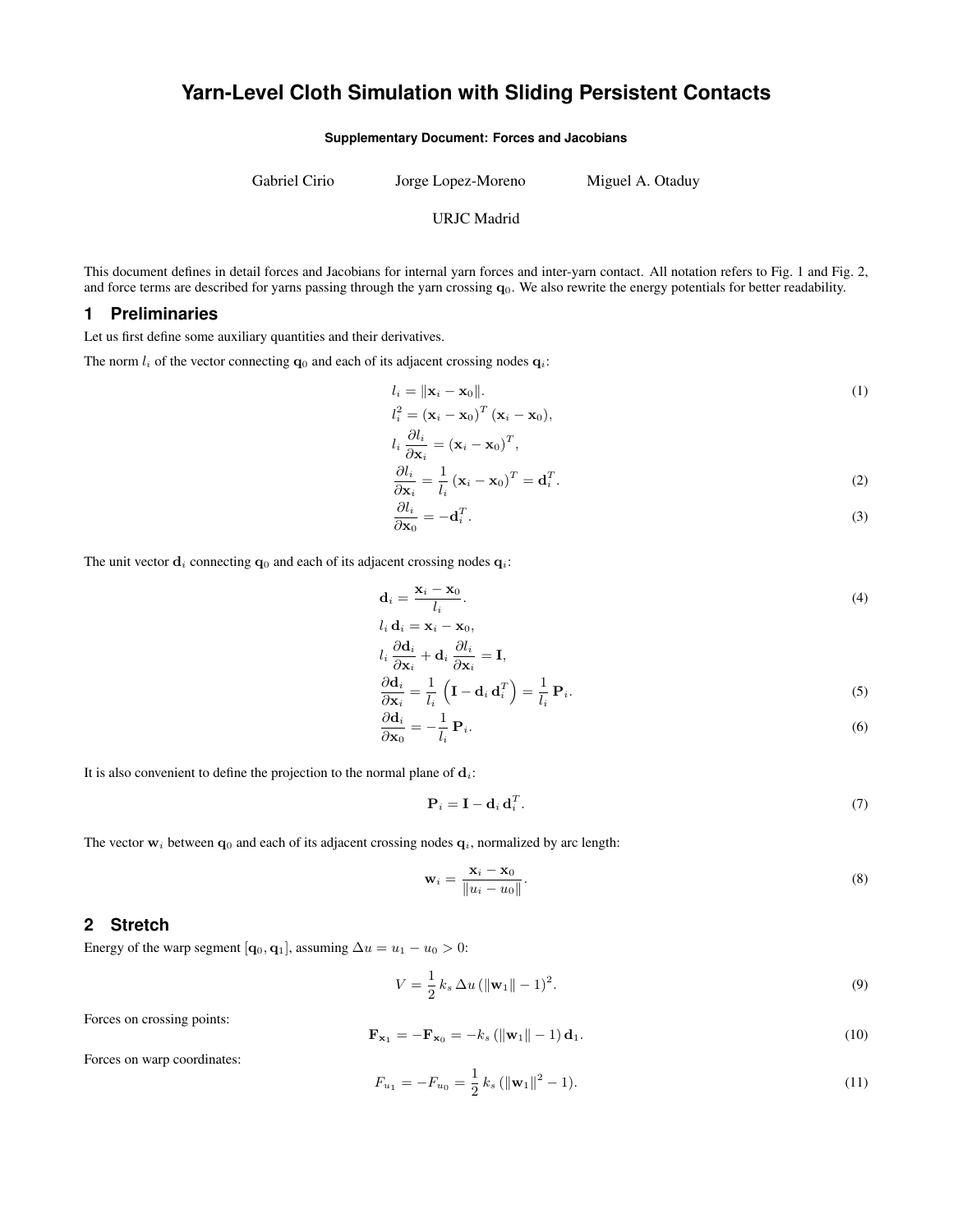<span id="page-1-0"></span>

Figure 1: *a: Warp (*u*) and weft (*v*) yarns crossing at node* q0*, and the four adjacent yarn crossings. b: Bending angle* θ *between two adjacent warp segments. c: Forces producing normal compression at a crossing node. Subscripts* s *and* b *denote stretch and bending; superscripts* + *and* − *denote positive and negative yarn directions. d: Shear angle* φ *and shear jamming angle* φ<sup>j</sup> *between two adjacent warp and weft yarns.*

Non-zero Jacobians:

$$
\frac{\partial \mathbf{F}_{\mathbf{x}_1}}{\partial \mathbf{x}_1} = \frac{\partial \mathbf{F}_{\mathbf{x}_0}}{\partial \mathbf{x}_0} = -\frac{\partial \mathbf{F}_{\mathbf{x}_1}}{\partial \mathbf{x}_0} = -\frac{\partial \mathbf{F}_{\mathbf{x}_0}}{\partial \mathbf{x}_1} = \frac{k}{l_1} \mathbf{P}_1 - \frac{k}{\Delta u} \mathbf{I},\tag{12}
$$

$$
\frac{\partial F_{u_1}}{\partial u_1} = \frac{\partial F_{u_0}}{\partial u_0} = -\frac{\partial F_{u_1}}{\partial u_0} = -\frac{\partial F_{u_0}}{\partial u_1} = -k_s \frac{\|\mathbf{w}_1\|^2}{\Delta u},\tag{13}
$$

$$
\frac{\partial \mathbf{F}_{\mathbf{x}_1}}{\partial u_1} = \frac{\partial \mathbf{F}_{\mathbf{x}_0}}{\partial u_0} = -\frac{\partial \mathbf{F}_{\mathbf{x}_1}}{\partial u_0} = -\frac{\partial \mathbf{F}_{\mathbf{x}_0}}{\partial u_1} = k_s \frac{\|\mathbf{w}_1\|}{\Delta u} \mathbf{d}_1,
$$
\n(14)

$$
\frac{\partial F_{u_1}}{\partial \mathbf{x}_1} = \frac{\partial F_{u_0}}{\partial \mathbf{x}_0} = -\frac{\partial F_{u_1}}{\partial \mathbf{x}_0} = -\frac{\partial F_{u_0}}{\partial \mathbf{x}_1} = \frac{k_s}{\Delta u} \mathbf{w}_1^T.
$$
\n(15)

### **3 Bending**

Bending angle  $\theta$  between warp segments  $[q_2, q_0]$  and  $[q_0, q_1]$ , assuming  $u_1 > u_0 > u_2$ :

$$
\theta = \arccos\left(-\mathbf{d}_1^T \mathbf{d}_2\right). \tag{16}
$$

$$
\cos \theta = -\mathbf{d}_1^T \mathbf{d}_2, \n- \sin \theta \frac{\partial \theta}{\partial \mathbf{x}} = -\mathbf{d}_1^T \frac{\partial \mathbf{d}_2}{\partial \mathbf{x}} - \mathbf{d}_2^T \frac{\partial \mathbf{d}_1}{\partial \mathbf{x}}, \n\frac{\partial \theta}{\partial \mathbf{x}} = \frac{1}{\sin \theta} \left( \mathbf{d}_1^T \frac{\partial \mathbf{d}_2}{\partial \mathbf{x}} + \mathbf{d}_2^T \frac{\partial \mathbf{d}_1}{\partial \mathbf{x}} \right).
$$
\n(17)

Energy of straight yarn:

$$
V = k_b \frac{\theta^2}{u_1 - u_2}.
$$
  
\n
$$
\frac{\partial V}{\partial \mathbf{x}} = \frac{2 k_b \theta}{u_1 - u_2} \frac{\partial \theta}{\partial \mathbf{x}},
$$
  
\n
$$
\frac{\partial V}{\partial \mathbf{x}} = \frac{2 k_b \theta}{(u_1 - u_2) \sin \theta} \left( \mathbf{d}_1^T \frac{\partial \mathbf{d}_2}{\partial \mathbf{x}} + \mathbf{d}_2^T \frac{\partial \mathbf{d}_1}{\partial \mathbf{x}} \right),
$$
  
\n
$$
\frac{\partial V}{\partial \mathbf{x}}^T = \frac{2 k_b \theta}{(u_1 - u_2) \sin \theta} \left( \frac{\partial \mathbf{d}_2}{\partial \mathbf{x}}^T \mathbf{d}_1 + \frac{\partial \mathbf{d}_1}{\partial \mathbf{x}}^T \mathbf{d}_2 \right).
$$
\n(19)

$$
\frac{\partial V}{\partial u} = -\frac{k_b \theta^2}{(u_1 - u_2)^2} \frac{\partial (u_1 - u_2)}{\partial u}.
$$
\n(20)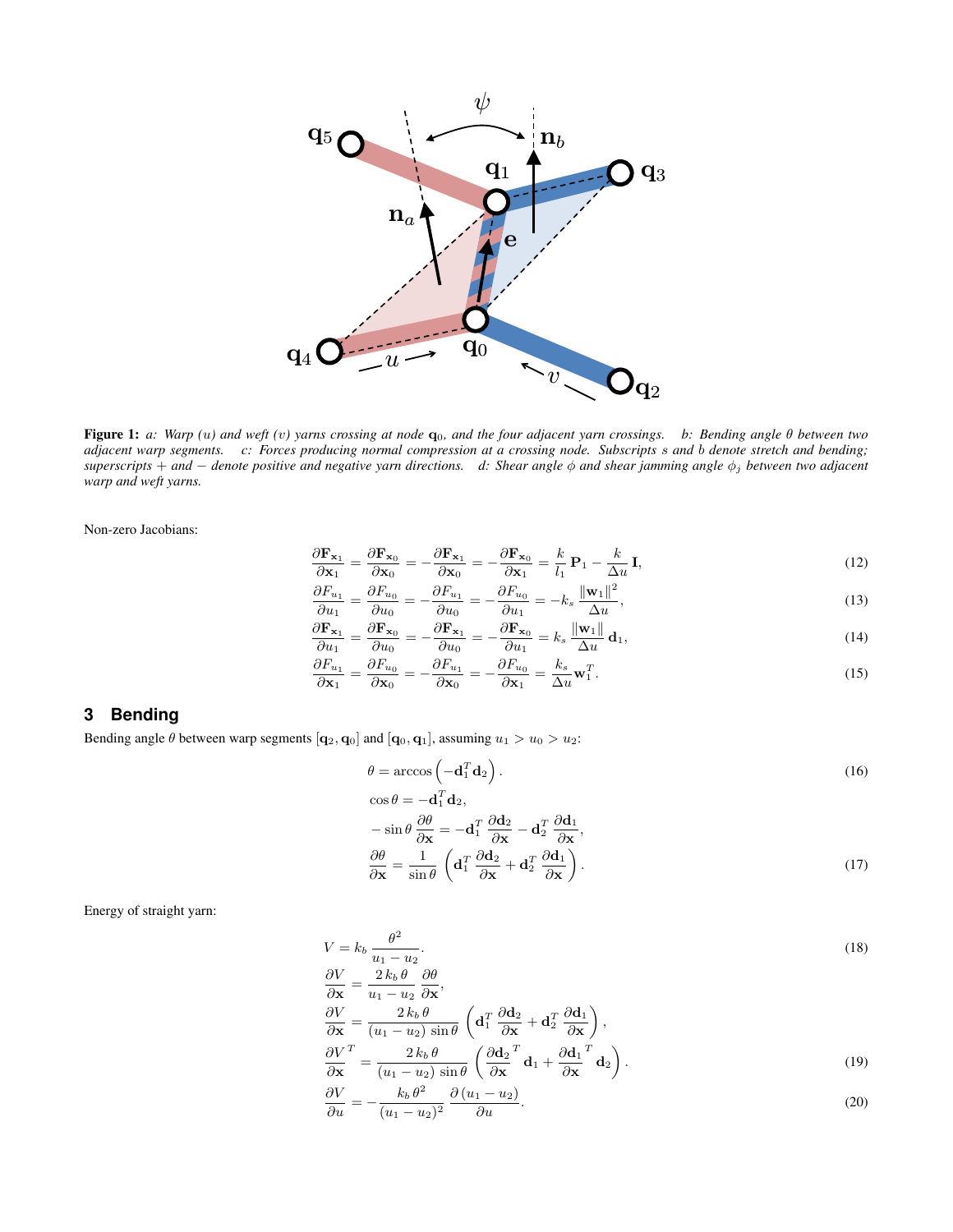Forces on crossing points:

$$
\mathbf{F}_{\mathbf{x}_1} = -\frac{\partial V}{\partial \mathbf{x}_1}^T = -\frac{2 k_b \theta}{(u_1 - u_2) \sin \theta} \left( \frac{\partial \mathbf{d}_2}{\partial \mathbf{x}_1}^T \mathbf{d}_1 + \frac{\partial \mathbf{d}_1}{\partial \mathbf{x}_1}^T \mathbf{d}_2 \right),
$$
\n
$$
\mathbf{F}_{\mathbf{x}_1} = -\frac{2 k_b \theta}{l_1 (u_1 - u_2) \sin \theta} \mathbf{P}_1 \mathbf{d}_2.
$$
\n
$$
\mathbf{F}_{\mathbf{x}_2} = \frac{\partial V}{\partial \mathbf{F}} \frac{2 k_b \theta}{2 k_b \theta} \left( \frac{\partial \mathbf{d}_2}{\partial \mathbf{d}_2}^T \mathbf{d}_1 + \frac{\partial \mathbf{d}_1}{\partial \mathbf{d}_1}^T \mathbf{d}_2 \right).
$$
\n(21)

$$
\mathbf{F}_{\mathbf{x}_2} = -\frac{\partial \mathbf{v}}{\partial \mathbf{x}_2} = -\frac{2k_b \theta}{(u_1 - u_2) \sin \theta} \left( \frac{\partial \mathbf{q}_2}{\partial \mathbf{x}_2} \mathbf{d}_1 + \frac{\partial \mathbf{q}_1}{\partial \mathbf{x}_2} \mathbf{d}_2 \right),
$$
  
\n
$$
\mathbf{F}_{\mathbf{x}_2} = -\frac{2k_b \theta}{(u_1 - u_2) \sin \theta} \mathbf{P}_2 \mathbf{d}_1.
$$
 (22)

$$
\mathbf{F}_{\mathbf{x}_0} = -\frac{\partial V}{\partial \mathbf{x}_0}^T = -\frac{2 k_b \theta}{(u_1 - u_2) \sin \theta} \left( \frac{\partial \mathbf{d}_2}{\partial \mathbf{x}_0}^T \mathbf{d}_1 + \frac{\partial \mathbf{d}_1}{\partial \mathbf{x}_0}^T \mathbf{d}_2 \right),
$$
\n
$$
\mathbf{F}_{\mathbf{x}_0} = -\frac{2 k_b \theta}{(u_1 - u_2) \sin \theta} \left( -\frac{1}{l_2} \mathbf{P}_2 \mathbf{d}_1 - \frac{1}{l_1} \mathbf{P}_1 \mathbf{d}_2 \right),
$$
\n
$$
\mathbf{F}_{\mathbf{x}_0} = -(\mathbf{F}_{\mathbf{x}_1} + \mathbf{F}_{\mathbf{x}_2}).
$$
\n(23)

Forces on warp coordinates:

$$
F_{u_1} = -\frac{\partial V}{\partial u_1} = \frac{k_b \theta^2}{(u_1 - u_2)^2} \frac{\partial (u_1 - u_2)}{\partial u_1},\tag{24}
$$

$$
F_{u_1} = \frac{k_b \theta^2}{(u_1 - u_2)^2}.
$$
  
\n
$$
F_{u_2} = -\frac{\partial V}{\partial u_2} = \frac{k_b \theta^2}{(u_1 - u_2)^2} \frac{\partial (u_1 - u_2)}{\partial u_2},
$$
\n(25)

$$
F_{u_2} = -\frac{k_b \theta^2}{(u_1 - u_2)^2} = -F_{u_1}.
$$
  

$$
F_{u_0} = -\frac{\partial V}{\partial u_0} = 0.
$$
 (26)

Non-zero Jacobians:

$$
\mathbf{F}_{\mathbf{x}_1} = -\frac{2k_b \theta}{l_1 (u_1 - u_2) \sin \theta} \mathbf{P}_1 \mathbf{d}_2,
$$
\n
$$
l_1 \sin \theta \mathbf{F}_{\mathbf{x}_1} = -\frac{2k_b \theta}{u_1 - u_2} \mathbf{P}_1 \mathbf{d}_2 = -\frac{2k_b \theta}{u_1 - u_2} \left( \mathbf{I} - \mathbf{d}_1 \mathbf{d}_1^T \right) \mathbf{d}_2,
$$
\n
$$
l_1 \sin \theta \frac{\partial \mathbf{F}_{\mathbf{x}_1}}{\partial \mathbf{x}} + l_1 \cos \theta \mathbf{F}_{\mathbf{x}_1} \frac{\partial \theta}{\partial \mathbf{x}} + \sin \theta \mathbf{F}_{\mathbf{x}_1} \frac{\partial l_1}{\partial \mathbf{x}} =
$$
\n
$$
-\frac{2k_b}{u_1 - u_2} \mathbf{P}_1 \mathbf{d}_2 \frac{\partial \theta}{\partial \mathbf{x}} - \frac{2k_b \theta}{u_1 - u_2} \mathbf{P}_1 \frac{\partial \mathbf{d}_2}{\partial \mathbf{x}} + \frac{2k_b \theta}{u_1 - u_2} \left( \mathbf{d}_1 \mathbf{d}_2^T + \mathbf{d}_1^T \mathbf{d}_2 \mathbf{I} \right) \frac{\partial \mathbf{d}_1}{\partial \mathbf{x}},
$$
\n
$$
l_1 \sin \theta \frac{\partial \mathbf{F}_{\mathbf{x}_1}}{\partial \mathbf{x}} = -\sin \theta \mathbf{F}_{\mathbf{x}_1} \frac{\partial l_1}{\partial \mathbf{x}} - \left( l_1 \cos \theta \mathbf{F}_{\mathbf{x}_1} + \frac{2k_b}{u_1 - u_2} \mathbf{P}_1 \mathbf{d}_2 \right) \frac{\partial \theta}{\partial \mathbf{x}} - \frac{2k_b \theta}{u_1 - u_2} \mathbf{P}_1 \frac{\partial \mathbf{d}_2}{\partial \mathbf{x}} + \frac{2k_b \theta}{u_1 - u_2} \left( \mathbf{d}_1 \mathbf{d}_2^T + \mathbf{d}_1^T \mathbf{d}_2 \mathbf{I} \right) \frac{\partial \mathbf{d}_1}{\partial \mathbf{x}}.
$$
\n
$$
l_1 \sin \theta \frac{\partial \mathbf{F
$$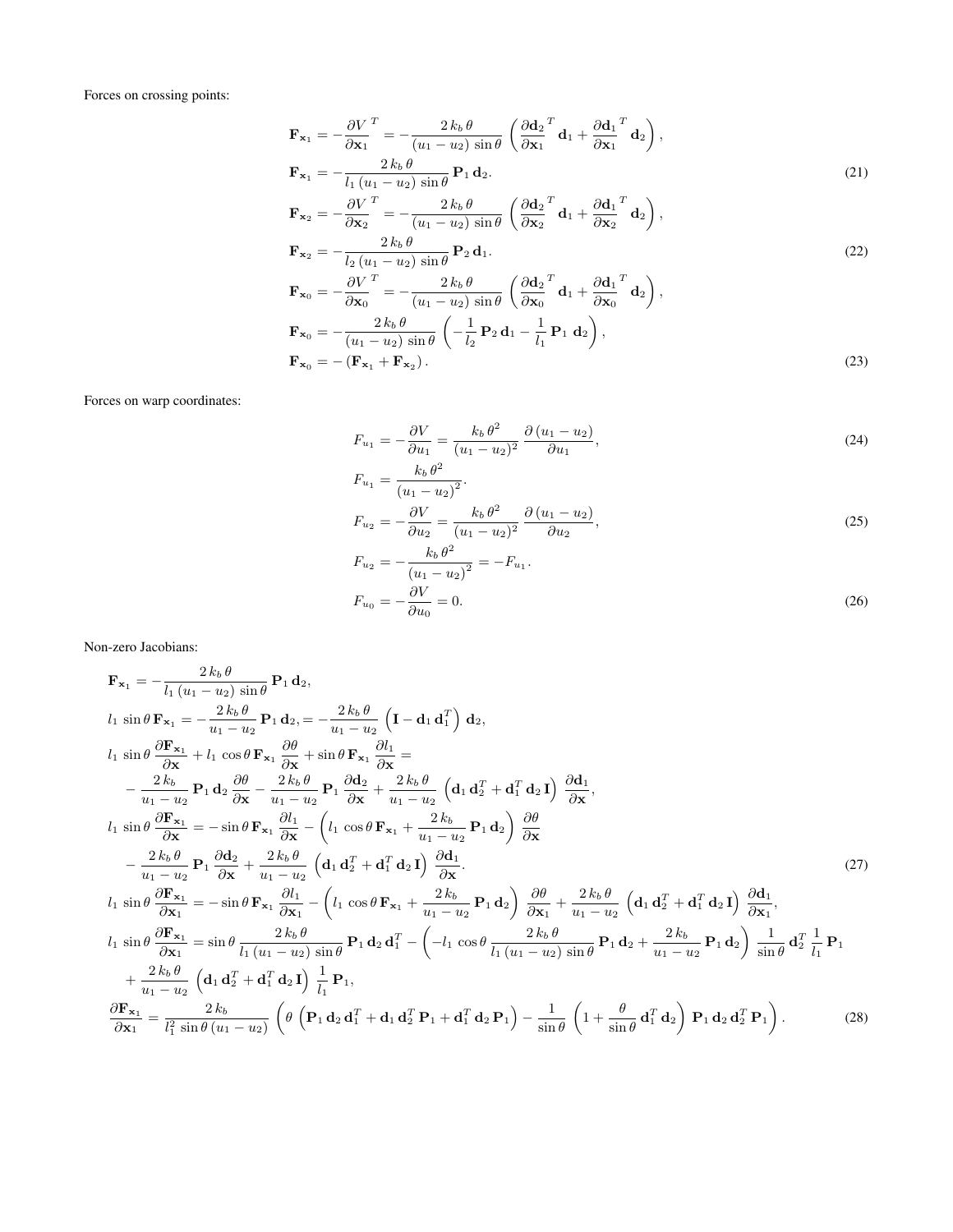$$
l_1 \sin \theta \frac{\partial \mathbf{F}_{\mathbf{x}_1}}{\partial \mathbf{x}_2} = -\left(l_1 \cos \theta \mathbf{F}_{\mathbf{x}_1} + \frac{2k_b}{u_1 - u_2} \mathbf{P}_1 \mathbf{d}_2\right) \frac{\partial \theta}{\partial \mathbf{x}_2} - \frac{2k_b \theta}{u_1 - u_2} \mathbf{P}_1 \frac{\partial \mathbf{d}_2}{\partial \mathbf{x}_2},
$$
  
\n
$$
l_1 \sin \theta \frac{\partial \mathbf{F}_{\mathbf{x}_1}}{\partial \mathbf{x}_2} = \left(-\left(-l_1 \cos \theta \frac{2k_b \theta}{l_1 (u_1 - u_2) \sin \theta} \mathbf{P}_1 \mathbf{d}_2 + \frac{2k_b}{u_1 - u_2} \mathbf{P}_1 \mathbf{d}_2\right) \frac{1}{\sin \theta} \mathbf{d}_1^T - \frac{2k_b \theta}{u_1 - u_2} \mathbf{P}_1\right) \frac{1}{l_2} \mathbf{P}_2,
$$
  
\n
$$
\frac{\partial \mathbf{F}_{\mathbf{x}_1}}{\partial \mathbf{x}_2} = -\frac{2k_b}{l_2 l_1 \sin \theta (u_1 - u_2)} \left(\frac{1}{\sin \theta} \left(1 + \frac{\theta}{\sin \theta} \mathbf{d}_1^T \mathbf{d}_2\right) \mathbf{P}_1 \mathbf{d}_2 \mathbf{d}_1^T + \theta \mathbf{P}_1\right) \mathbf{P}_2.
$$
\n(29)

$$
\frac{\partial \mathbf{F}_{\mathbf{x}_2}}{\partial \mathbf{x}_1} = -\frac{2 k_b}{l_1 l_2 \sin \theta (u_1 - u_2)} \left( \frac{1}{\sin \theta} \left( 1 + \frac{\theta}{\sin \theta} \mathbf{d}_1^T \mathbf{d}_2 \right) \mathbf{P}_2 \mathbf{d}_1 \mathbf{d}_2^T + \theta \mathbf{P}_2 \right) \mathbf{P}_1,
$$
\n(30)

$$
\frac{\partial \mathbf{F}_{\mathbf{x}_2}}{\partial \mathbf{x}_2} = \frac{2 k_b}{l_2^2 \sin \theta (u_1 - u_2)} \left( \theta \left( \mathbf{P}_2 \mathbf{d}_1 \mathbf{d}_2^T + \mathbf{d}_2 \mathbf{d}_1^T \mathbf{P}_2 + \mathbf{d}_2^T \mathbf{d}_1 \mathbf{P}_2 \right) - \frac{1}{\sin \theta} \left( 1 + \frac{\theta}{\sin \theta} \mathbf{d}_1^T \mathbf{d}_2 \right) \mathbf{P}_2 \mathbf{d}_1 \mathbf{d}_1^T \mathbf{P}_2 \right), \tag{31}
$$

$$
\frac{\partial \mathbf{F}_{\mathbf{x}_1}}{\partial \mathbf{x}_0} = -\left(\frac{\partial \mathbf{F}_{\mathbf{x}_1}}{\partial \mathbf{x}_1} + \frac{\partial \mathbf{F}_{\mathbf{x}_1}}{\partial \mathbf{x}_2}\right), \qquad \frac{\partial \mathbf{F}_{\mathbf{x}_2}}{\partial \mathbf{x}_0} = -\left(\frac{\partial \mathbf{F}_{\mathbf{x}_2}}{\partial \mathbf{x}_1} + \frac{\partial \mathbf{F}_{\mathbf{x}_2}}{\partial \mathbf{x}_2}\right),\tag{32}
$$

$$
\frac{\partial \mathbf{F}_{\mathbf{x}_0}}{\partial \mathbf{x}_1} = -\left(\frac{\partial \mathbf{F}_{\mathbf{x}_1}}{\partial \mathbf{x}_1} + \frac{\partial \mathbf{F}_{\mathbf{x}_2}}{\partial \mathbf{x}_1}\right), \qquad \frac{\partial \mathbf{F}_{\mathbf{x}_0}}{\partial \mathbf{x}_2} = -\left(\frac{\partial \mathbf{F}_{\mathbf{x}_1}}{\partial \mathbf{x}_2} + \frac{\partial \mathbf{F}_{\mathbf{x}_2}}{\partial \mathbf{x}_2}\right), \qquad \frac{\partial \mathbf{F}_{\mathbf{x}_0}}{\partial \mathbf{x}_0} = -\left(\frac{\partial \mathbf{F}_{\mathbf{x}_1}}{\partial \mathbf{x}_0} + \frac{\partial \mathbf{F}_{\mathbf{x}_2}}{\partial \mathbf{x}_0}\right). \tag{33}
$$

$$
\frac{\partial F_{u_1}}{\partial u_1} = \frac{\partial F_{u_2}}{\partial u_2} = -\frac{\partial F_{u_1}}{\partial u_2} = -\frac{\partial F_{u_2}}{\partial u_1} = -\frac{2 k_b \theta^2}{(u_1 - u_2)^3},\tag{34}
$$

$$
\frac{\partial \mathbf{F}_{\mathbf{x}_1}}{\partial u_1} = -\frac{\partial \mathbf{F}_{\mathbf{x}_1}}{\partial u_2} = \frac{2 k_b \theta}{l_1 (u_1 - u_2)^2 \sin \theta} \mathbf{P}_1 \mathbf{d}_2,
$$
\n(35)

$$
\frac{\partial \mathbf{F}_{\mathbf{x}_2}}{\partial u_1} = -\frac{\partial \mathbf{F}_{\mathbf{x}_2}}{\partial u_2} = \frac{2 k_b \theta}{l_2 (u_1 - u_2)^2 \sin \theta} \mathbf{P}_2 \mathbf{d}_1,
$$
\n(36)

$$
\frac{\partial \mathbf{F}_{\mathbf{x}_0}}{\partial u_1} = -\frac{\partial \mathbf{F}_{\mathbf{x}_0}}{\partial u_2} = -\left(\frac{\partial \mathbf{F}_{\mathbf{x}_1}}{\partial u_1} + \frac{\partial \mathbf{F}_{\mathbf{x}_2}}{\partial u_1}\right),\tag{37}
$$

$$
\frac{\partial F_{u_1}}{\partial \mathbf{x}_1} = -\frac{\partial F_{u_2}}{\partial \mathbf{x}_1} = \frac{2 k_b \theta}{l_1 (u_1 - u_2)^2 \sin \theta} \mathbf{d}_2^T \mathbf{P}_1,\tag{38}
$$

$$
\frac{\partial F_{u_1}}{\partial \mathbf{x}_2} = -\frac{\partial F_{u_2}}{\partial \mathbf{x}_2} = \frac{2 k_b \theta}{l_2 (u_1 - u_2)^2 \sin \theta} \mathbf{d}_1^T \mathbf{P}_2,
$$
\n(39)

$$
\frac{\partial F_{u_1}}{\partial \mathbf{x}_0} = -\frac{\partial F_{u_2}}{\partial \mathbf{x}_0} = -\left(\frac{\partial F_{u_1}}{\partial \mathbf{x}_1} + \frac{\partial F_{u_1}}{\partial \mathbf{x}_2}\right). \tag{40}
$$

## **4 Shear**

Shear angle  $\phi$  between warp segment  $[q_0, q_1]$  and weft segment  $[q_0, q_3]$ , assuming  $u_1 > u_0$  and  $v_3 > v_0$ :

$$
\phi = \arccos(\mathbf{d}_1^T \mathbf{d}_3). \tag{41}
$$

Energy:

$$
V = \frac{1}{2} k_x L \left( \phi - \frac{\pi}{2} \right)^2.
$$
\n
$$
(42)
$$

Forces on warp and weft coordinates are all zero. Forces on crossing points:

$$
\mathbf{F}_{\mathbf{x}_1} = \frac{k_x L \left(\phi - \frac{\pi}{2}\right)}{l_1 \sin \phi} \, \mathbf{P}_1 \, \mathbf{d}_3,\tag{43}
$$

$$
\mathbf{F}_{\mathbf{x}_3} = \frac{k_x L \left(\phi - \frac{\pi}{2}\right)}{l_3 \sin \phi} \mathbf{P}_3 \mathbf{d}_1,\tag{44}
$$

$$
\mathbf{F}_{\mathbf{x}_0} = -(\mathbf{F}_{\mathbf{x}_1} + \mathbf{F}_{\mathbf{x}_3}).\tag{45}
$$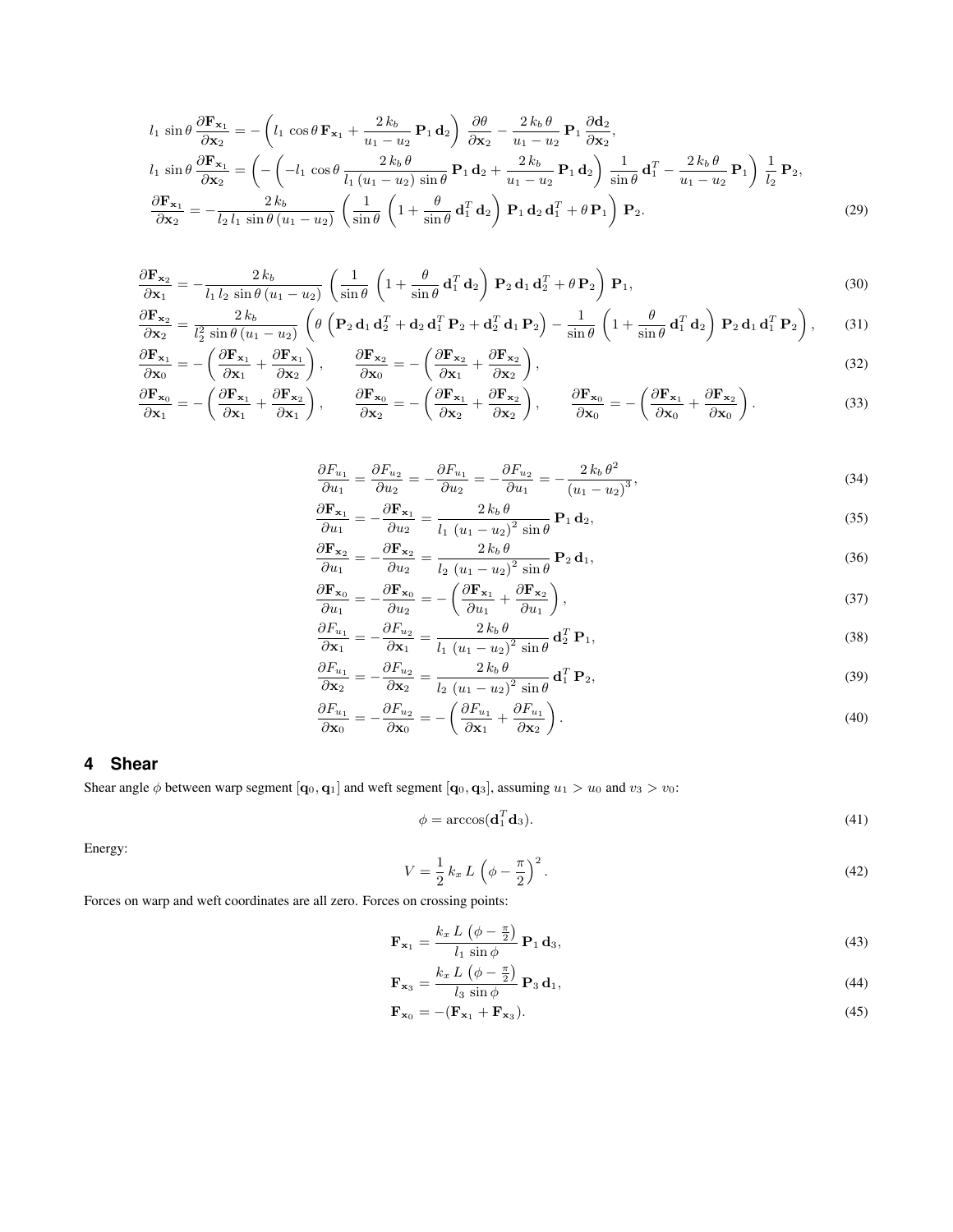Non-zero Jacobians:

$$
\frac{\partial \mathbf{F}_{\mathbf{x}_1}}{\partial \mathbf{x}_1} = \frac{k_x L}{l_1^2 \sin \phi} \left( \left( \phi - \frac{\pi}{2} \right) \left( -\mathbf{P}_1 \mathbf{d}_3 \mathbf{d}_1^T + \frac{\cos \phi}{\sin^2 \phi} \mathbf{P}_1 \mathbf{d}_3 \mathbf{d}_3^T \mathbf{P}_1 - \cos \phi \mathbf{P}_1 - \mathbf{d}_1 \mathbf{d}_3^T \mathbf{P}_1 \right) - \frac{1}{\sin \phi} \mathbf{P}_1 \mathbf{d}_3 \mathbf{d}_3^T \mathbf{P}_1 \right), \quad (46)
$$

$$
\frac{\partial \mathbf{F}_{\mathbf{x}_1}}{\partial \mathbf{x}_3} = \frac{k_x L}{l_3 l_1 \sin \phi} \left( \left( \phi - \frac{\pi}{2} \right) \left( \frac{\cos \phi}{\sin^2 \phi} \mathbf{P}_1 \mathbf{d}_3 \mathbf{d}_1^T + \mathbf{P}_1 \right) - \frac{1}{\sin \phi} \mathbf{P}_1 \mathbf{d}_3 \mathbf{d}_1^T \right) \mathbf{P}_3, \tag{47}
$$

$$
\frac{\partial \mathbf{F}_{\mathbf{x}_3}}{\partial \mathbf{x}_1} = \frac{k_x L}{l_1 l_3 \sin \phi} \left( \left( \phi - \frac{\pi}{2} \right) \left( \frac{\cos \phi}{\sin^2 \phi} \mathbf{P}_3 \mathbf{d}_1 \mathbf{d}_3^T + \mathbf{P}_3 \right) - \frac{1}{\sin \phi} \mathbf{P}_3 \mathbf{d}_1 \mathbf{d}_3^T \right) \mathbf{P}_1, \tag{48}
$$

$$
\frac{\partial \mathbf{F}_{\mathbf{x}_3}}{\partial \mathbf{x}_3} = \frac{k_x L}{l_3^2 \sin \phi} \left( \left( \phi - \frac{\pi}{2} \right) \left( -\mathbf{P}_3 \mathbf{d}_1 \mathbf{d}_3^T + \frac{\cos \phi}{\sin^2 \phi} \mathbf{P}_3 \mathbf{d}_1 \mathbf{d}_1^T \mathbf{P}_3 - \cos \phi \mathbf{P}_3 - \mathbf{d}_3 \mathbf{d}_1^T \mathbf{P}_3 \right) - \frac{1}{\sin \phi} \mathbf{P}_3 \mathbf{d}_1 \mathbf{d}_1^T \mathbf{P}_3 \right), \tag{49}
$$

$$
\frac{\partial \mathbf{F}_{\mathbf{x}_1}}{\partial \mathbf{x}_0} = -\left(\frac{\partial \mathbf{F}_{\mathbf{x}_1}}{\partial \mathbf{x}_1} + \frac{\partial \mathbf{F}_{\mathbf{x}_1}}{\partial \mathbf{x}_3}\right), \qquad \frac{\partial \mathbf{F}_{\mathbf{x}_3}}{\partial \mathbf{x}_0} = -\left(\frac{\partial \mathbf{F}_{\mathbf{x}_3}}{\partial \mathbf{x}_1} + \frac{\partial \mathbf{F}_{\mathbf{x}_3}}{\partial \mathbf{x}_3}\right),
$$
\n
$$
\frac{\partial \mathbf{F}_{\mathbf{x}_2}}{\partial \mathbf{F}_{\mathbf{x}_3}} = -\left(\frac{\partial \mathbf{F}_{\mathbf{x}_3}}{\partial \mathbf{x}_1} + \frac{\partial \mathbf{F}_{\mathbf{x}_3}}{\partial \mathbf{x}_2}\right),
$$
\n
$$
\frac{\partial \mathbf{F}_{\mathbf{x}_4}}{\partial \mathbf{F}_{\mathbf{x}_5}} = -\left(\frac{\partial \mathbf{F}_{\mathbf{x}_6}}{\partial \mathbf{F}_{\mathbf{x}_6}} + \frac{\partial \mathbf{F}_{\mathbf{x}_7}}{\partial \mathbf{F}_{\mathbf{x}_7}}\right),
$$
\n
$$
\frac{\partial \mathbf{F}_{\mathbf{x}_8}}{\partial \mathbf{F}_{\mathbf{x}_9}} = -\left(\frac{\partial \mathbf{F}_{\mathbf{x}_9}}{\partial \mathbf{F}_{\mathbf{x}_9}} + \frac{\partial \mathbf{F}_{\mathbf{x}_9}}{\partial \mathbf{F}_{\mathbf{x}_9}}\right),
$$
\n
$$
\frac{\partial \mathbf{F}_{\mathbf{x}_9}}{\partial \mathbf{F}_{\mathbf{x}_9}} = -\left(\frac{\partial \mathbf{F}_{\mathbf{x}_9}}{\partial \mathbf{F}_{\mathbf{x}_9}} + \frac{\partial \mathbf{F}_{\mathbf{x}_9}}{\partial \mathbf{F}_{\mathbf{x}_9}}\right),
$$
\n
$$
\frac{\partial \mathbf{F}_{\mathbf{x}_9}}{\partial \mathbf{F}_{\mathbf{x}_9}} = -\left(\frac{\partial \mathbf{F}_{\mathbf{x}_9}}{\partial \mathbf{F}_{\mathbf{x}_9}} + \frac{\partial \mathbf{F}_{\mathbf{x}_9}}{\partial \mathbf{F}_{\mathbf{x}_9}}\right),
$$
\n
$$
\frac{\partial \mathbf{F}_{\mathbf{x}_9}}{\partial \mathbf{F}_{\
$$

$$
\frac{\partial \mathbf{F}_{\mathbf{x}_0}}{\partial \mathbf{x}_1} = -\left(\frac{\partial \mathbf{F}_{\mathbf{x}_1}}{\partial \mathbf{x}_1} + \frac{\partial \mathbf{F}_{\mathbf{x}_3}}{\partial \mathbf{x}_1}\right), \qquad \frac{\partial \mathbf{F}_{\mathbf{x}_0}}{\partial \mathbf{x}_3} = -\left(\frac{\partial \mathbf{F}_{\mathbf{x}_1}}{\partial \mathbf{x}_3} + \frac{\partial \mathbf{F}_{\mathbf{x}_3}}{\partial \mathbf{x}_3}\right), \qquad \frac{\partial \mathbf{F}_{\mathbf{x}_0}}{\partial \mathbf{x}_0} = -\left(\frac{\partial \mathbf{F}_{\mathbf{x}_1}}{\partial \mathbf{x}_0} + \frac{\partial \mathbf{F}_{\mathbf{x}_3}}{\partial \mathbf{x}_0}\right).
$$
\n(51)

<span id="page-4-0"></span>**5 Twist**





Two adjacent triangles  $(q_0, q_1, q_5)$  and  $(q_0, q_3, q_1)$  have normal vectors  $n_a$  and  $n_b$ .

$$
\mathbf{v}_a = (\mathbf{x}_5 - \mathbf{x}_1) \times (\mathbf{x}_0 - \mathbf{x}_1),
$$
  
\n
$$
\mathbf{n}_a = \frac{\mathbf{v}_a}{\|\mathbf{v}_a\|}.
$$
\n(52)

$$
\frac{\partial \mathbf{v}_a}{\partial \mathbf{x}_0} = (\mathbf{x}_5 - \mathbf{x}_1)^* = \mathbf{x}_{a0}^*, \quad \frac{\partial \mathbf{v}_a}{\partial \mathbf{x}_1} = (\mathbf{x}_0 - \mathbf{x}_5)^* = \mathbf{x}_{a1}^*, \quad \frac{\partial \mathbf{v}_a}{\partial \mathbf{x}_5} = (\mathbf{x}_1 - \mathbf{x}_0)^* = \mathbf{x}_{a5}^*.
$$
\n(53)

$$
\mathbf{v}_b = (\mathbf{x}_0 - \mathbf{x}_1) \times (\mathbf{x}_3 - \mathbf{x}_1),
$$
  
\n
$$
\mathbf{n}_b = \frac{\mathbf{v}_b}{\|\mathbf{v}\|}.
$$
\n(54)

$$
\frac{\partial \mathbf{v}_b}{\partial \mathbf{x}_0} = (\mathbf{x}_1 - \mathbf{x}_3)^* = \mathbf{x}_{b0}^*, \quad \frac{\partial \mathbf{v}_b}{\partial \mathbf{x}_1} = (\mathbf{x}_3 - \mathbf{x}_0)^* = \mathbf{x}_{b1}^*, \quad \frac{\partial \mathbf{v}_b}{\partial \mathbf{x}_3} = (\mathbf{x}_0 - \mathbf{x}_1)^* = \mathbf{x}_{b3}^*.
$$
 (55)

$$
\frac{\partial \mathbf{x}_{ai}}{\partial \mathbf{x}_j} \in \{\mathbf{I}, -\mathbf{I}, \mathbf{0}\}, \text{ and the same for } \frac{\partial \mathbf{x}_{bi}}{\partial \mathbf{x}_j}.
$$
\n(56)

Derivative of a unit vector:

$$
\mathbf{n} = \frac{\mathbf{v}}{\|\mathbf{v}\|},
$$
\n
$$
\frac{\partial \mathbf{n}}{\partial \mathbf{x}} = \frac{1}{\|\mathbf{v}\|} \left( \mathbf{I} - \mathbf{n} \mathbf{n}^T \right) \frac{\partial \mathbf{v}}{\partial \mathbf{x}} = \frac{1}{\|\mathbf{v}\|} \mathbf{P} \frac{\partial \mathbf{v}}{\partial \mathbf{x}}, \quad \text{with } \mathbf{P} = \mathbf{I} - \mathbf{n} \mathbf{n}^T. \tag{57}
$$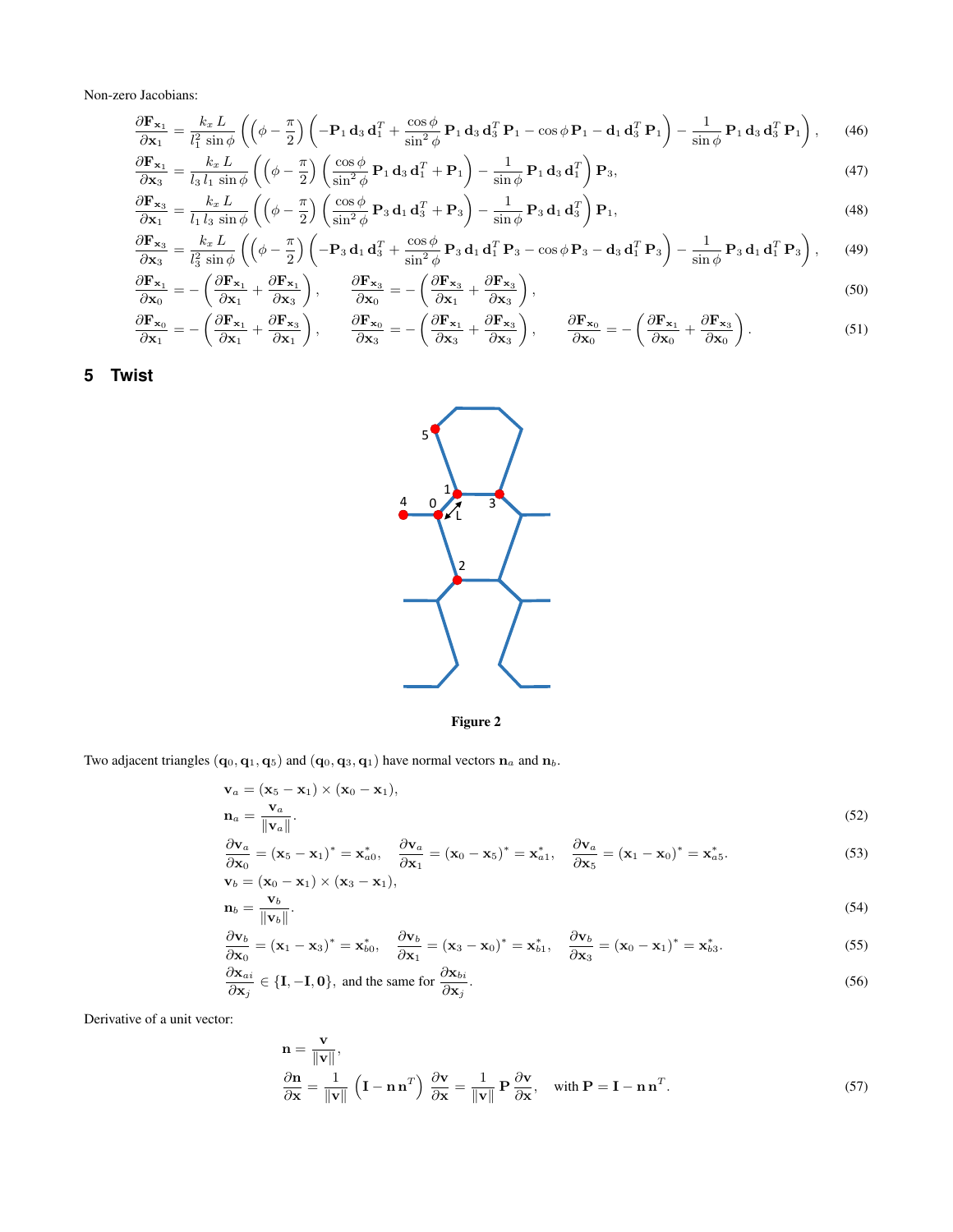Edge vector:

$$
\mathbf{e} = \frac{\mathbf{x}_1 - \mathbf{x}_0}{\|\mathbf{x}_1 - \mathbf{x}_0\|}.
$$
 (58)

$$
\frac{\partial \mathbf{e}}{\partial \mathbf{x}} = \frac{1}{\|\mathbf{x}_1 - \mathbf{x}_0\|} \left( \mathbf{I} - \mathbf{e} \mathbf{e}^T \right) \frac{\partial (\mathbf{x}_1 - \mathbf{x}_0)}{\partial \mathbf{x}},
$$
  

$$
\frac{\partial \mathbf{e}}{\partial \mathbf{x}} = \frac{1}{\|\mathbf{x}_1 - \mathbf{x}_0\|} \left( \mathbf{I} - \mathbf{e} \mathbf{e}^T \right),
$$
 (59)

$$
\frac{\partial \mathbf{x}_1}{\partial \mathbf{e}} = \frac{\mathbf{x}_1 - \mathbf{x}_0}{\|\mathbf{x}_1 - \mathbf{x}_0\|} \begin{pmatrix} \mathbf{I} - \mathbf{e} \mathbf{e} \\ \mathbf{I} \end{pmatrix},\tag{59}
$$

$$
\frac{\partial \mathbf{e}}{\partial \mathbf{x}_0} = -\frac{1}{\|\mathbf{x}_1 - \mathbf{x}_0\|} \left( \mathbf{I} - \mathbf{e} \mathbf{e}^T \right).
$$
 (60)

To derive forces and their Jacobians we will use two tricks. First, these expressions require the projection of one triangle normal onto the tangent plane of the other normal. To write this concisely, we express one normal as a rotation of the other normal around the edge vector using the Rodrigues rotation formula. Bear in mind that the edge vector and the normals are orthogonal.

$$
\mathbf{n}_b = \mathbf{n}_a \cos \psi + (\mathbf{e} \times \mathbf{n}_a) \sin \psi + \mathbf{e}^T \mathbf{n}_a (1 - \cos \psi) \mathbf{e},
$$
  
\n
$$
\mathbf{n}_b = \mathbf{n}_a \cos \psi + (\mathbf{e} \times \mathbf{n}_a) \sin \psi.
$$
 (61)

$$
\mathbf{P}_a \, \mathbf{n}_b = (\mathbf{e} \times \mathbf{n}_a) \sin \psi. \tag{62}
$$

$$
\mathbf{n}_{a}=\mathbf{n}_{b}\,\cos\psi-\left(\mathbf{e}\times\mathbf{n}_{b}\right)\sin\psi+\mathbf{e}^{T}\mathbf{n}_{b}\left(1-\cos\psi\right)\mathbf{e},
$$

$$
\mathbf{n}_a = \mathbf{n}_b \cos \psi - (\mathbf{e} \times \mathbf{n}_b) \sin \psi. \tag{63}
$$

$$
\mathbf{P}_b \,\mathbf{n}_a = -(\mathbf{e} \times \mathbf{n}_b) \sin \psi. \tag{64}
$$

Second, the expressions require the computation of cross products with two vectors on the tangent plane of each normal. This expression can also be formulated more concisely. Next, u and e form a plane normal to n:

$$
\mathbf{u} \times (\mathbf{e} \times \mathbf{n}) = \|\mathbf{u}\| \mathbf{n} \sin(\mathbf{u}, \mathbf{e} \times \mathbf{n}) = \|\mathbf{u}\| \mathbf{n} (\sin((\mathbf{u}, \mathbf{e}) - \pi/2)) = -\|\mathbf{u}\| \mathbf{n} \cos(\mathbf{u}, \mathbf{e}) = -\mathbf{u}^T \mathbf{e} \mathbf{n}.
$$
 (65)

Twist angle  $\psi$  between the two adjacent triangles:

$$
\psi = \arccos(\mathbf{n}_a^T \mathbf{n}_b).
$$
\n
$$
\cos \psi = \mathbf{n}_a^T \mathbf{n}_b,
$$
\n
$$
-\sin \psi \frac{\partial \psi}{\partial \mathbf{x}} = \mathbf{n}_a^T \frac{\partial \mathbf{n}_b}{\partial \mathbf{x}} + \mathbf{n}_b^T \frac{\partial \mathbf{n}_a}{\partial \mathbf{x}},
$$
\n
$$
\frac{\partial \psi}{\partial \mathbf{x}} = -\frac{1}{\sin \psi} \left( \mathbf{n}_a^T \frac{\partial \mathbf{n}_b}{\partial \mathbf{x}} + \mathbf{n}_b^T \frac{\partial \mathbf{n}_a}{\partial \mathbf{x}} \right),
$$
\n
$$
\frac{\partial \psi}{\partial \mathbf{x}} = -\frac{1}{\sin \psi} \left( \frac{1}{\|\mathbf{v}_b\|} \mathbf{n}_a^T \mathbf{P}_b \frac{\partial \mathbf{v}_b}{\partial \mathbf{x}} + \frac{1}{\|\mathbf{v}_a\|} \mathbf{n}_b^T \mathbf{P}_a \frac{\partial \mathbf{v}_a}{\partial \mathbf{x}} \right),
$$
\n
$$
\frac{\partial \psi}{\partial \mathbf{x}_i} = -\frac{1}{\sin \psi} \left( -\frac{1}{\|\mathbf{v}_b\|} (\mathbf{e} \times \mathbf{n}_b)^T \sin \psi \mathbf{x}_{bi}^* + \frac{1}{\|\mathbf{v}_a\|} (\mathbf{e} \times \mathbf{n}_a)^T \sin \psi \mathbf{x}_{ai}^* \right),
$$
\n
$$
\frac{\partial \psi}{\partial \mathbf{x}_i} = \frac{1}{\|\mathbf{v}_b\|} \mathbf{n}_b^T \mathbf{e}^T \mathbf{x}_{bi} - \frac{1}{\|\mathbf{v}_a\|} \mathbf{n}_a^T \mathbf{e}^T \mathbf{x}_{ai}.
$$
\n(67)

Roll energy for stitched yarns:

$$
V = \frac{1}{2}k_t L \psi^2. \tag{68}
$$

$$
\frac{\partial V}{\partial \mathbf{x}} = k_t L \psi \frac{\partial \psi}{\partial \mathbf{x}}.\tag{69}
$$

Forces on crossing points:

$$
\mathbf{F}_{\mathbf{x}} = -\frac{\partial V}{\partial \mathbf{x}}^T = -k_t L \psi \frac{\partial \psi}{\partial \mathbf{x}}^T,
$$
  

$$
\mathbf{F}_{\mathbf{x}_i} = -k_t L \psi \left( \frac{1}{\|\mathbf{v}_b\|} \mathbf{x}_{bi}^T \mathbf{e} \mathbf{n}_b - \frac{1}{\|\mathbf{v}_a\|} \mathbf{x}_{ai}^T \mathbf{e} \mathbf{n}_a \right).
$$
 (70)